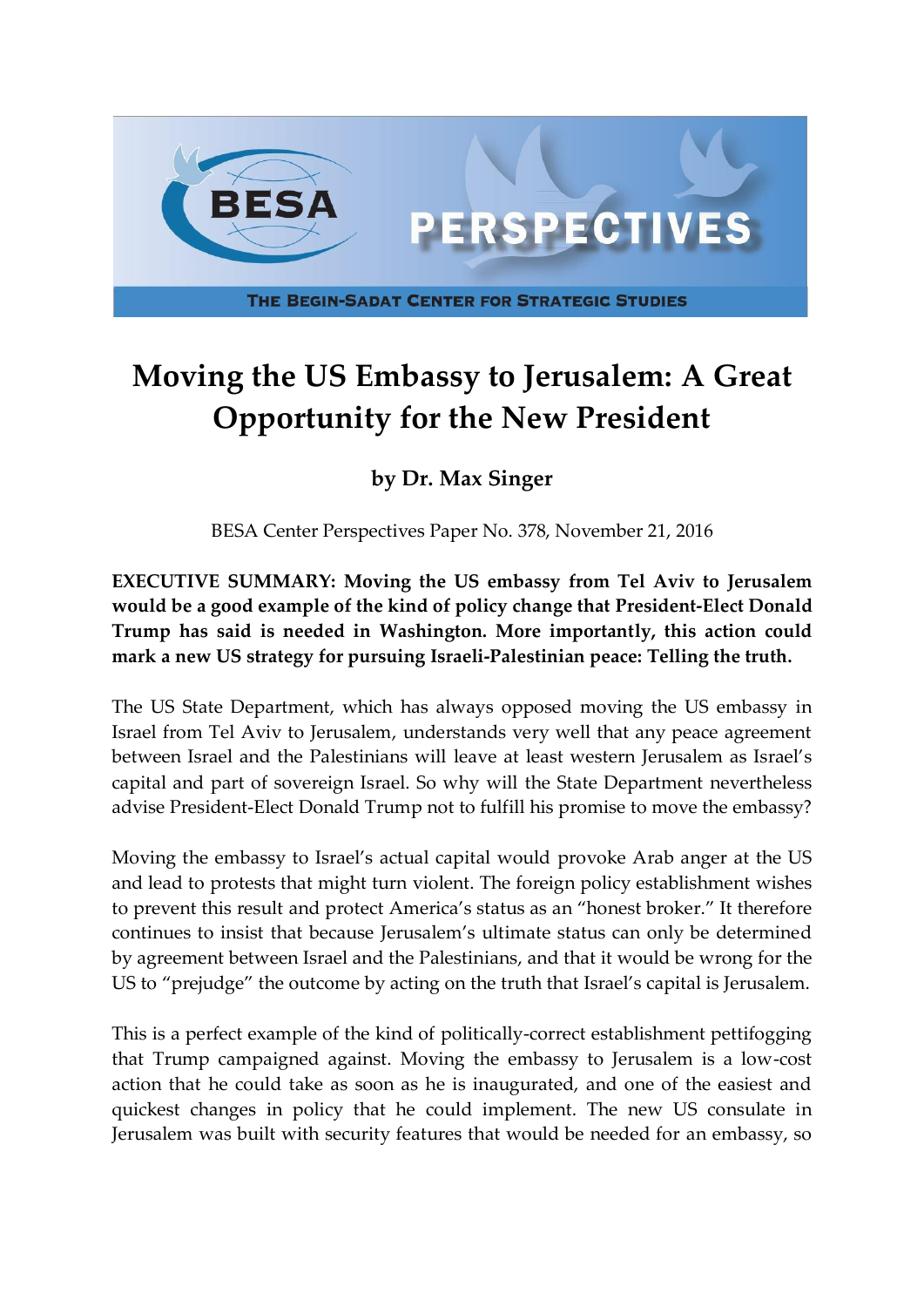the move could be started almost immediately, without any prejudice to the Palestinian claim to eastern Jerusalem.

The State Department's insistence on the diplomatic fiction that none of Jerusalem is part of Israel helps preserve the Palestinian hope that, someday, Israel will be forced to give up its capital and will be destroyed as the independent, democratic Jewish state.

That Palestinian hope is the main obstacle to peace. The Palestinians can only make peace when their community – and perhaps the Arab world of which it is a part – comes to understand that international pressure will never force Israel to acquiesce in its own destruction. One of the best ways the US can demonstrate that it will never consent to the Palestinian destruction of Israel is for Washington to stop ignoring blatant Palestinian lies that work against peace.

There is another way that an American truth-telling strategy could encourage peace. Palestinian leadership now tells its people – and most of them believe – that compromise with Israel would be immoral because Israel is a colonial invader that stole Palestinian land by force. By that argument, Israel has no moral claim to any of the land, and any concession to it would be dishonorable.

But Israel is descended from Jewish kingdoms that ruled parts of the land for centuries in ancient times. It too has a traditional base for moral claims to the territory (in addition to legal claims from the League of Nations mandate). If the Palestinians recognized this truth, they would see that compromise between the two groups, each of which has valid claims to the land, could be an honorable way to end the dispute and not a cowardly yielding to force.

To undermine this moral basis for compromise with Israel, Palestinian leadership flatly denies any ancient Jewish connection to the land. They claim, for example, that there never was a Jewish temple on the Temple Mount from which Jesus could have chased the money-changers. Yet their own history belies this claim. In 1929, the Supreme Moslem Council in Jerusalem, in its guide to the Mount, wrote: "[The Temple Mount's] identity with the site of Solomon's Temple is beyond dispute."

The US may not be able to induce the Palestinian Authority to stop inciting its constituents and teaching its children to hate Israel. But there are ways in which the US can expose and eventually defeat Palestinian lies that work against peace; ways that do not require getting agreement from anyone.

Exploring these new approaches would constitute a striking change in diplomatic direction. There are many examples of the West rejecting truth on behalf of the Palestinians and their Arab supporters. For example, some Western countries went